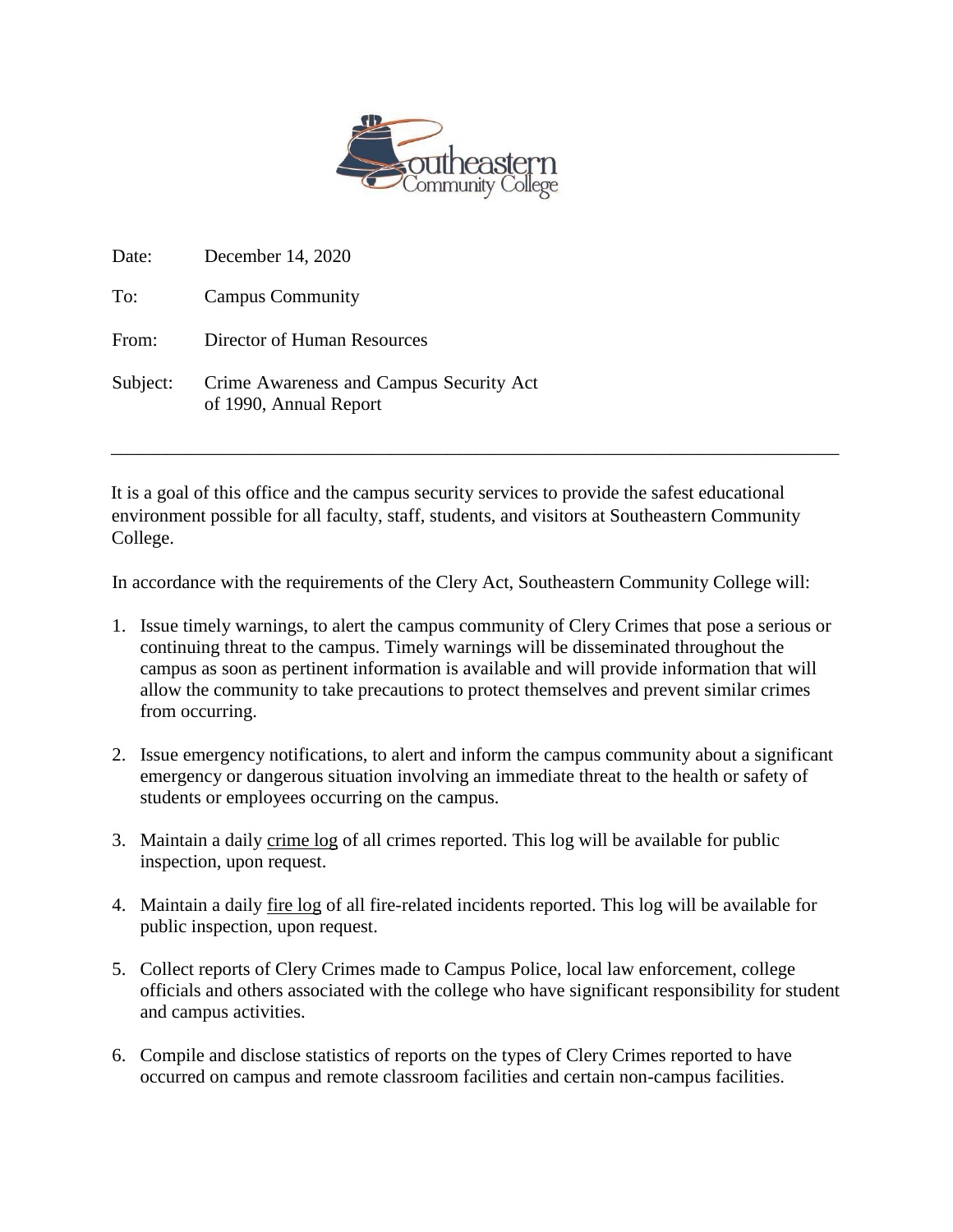- 7. Create and publish an annual report to the Department of Education disclosing statistics of Clery Crimes reported over the past three years, as well as college policies and procedures addressing campus security and safety.
- 8. Annually disclose/provide access to the campus community and the public, the Annual Security Report, which provides:
	- o Crime data (by type);
	- o Security policies and procedures in place to protect the community; and
	- o Information on the handling of threats, emergencies and dangerous situations.
- 9. Identify Campus Security Authority (CSA) personnel on a regular, ongoing basis, and notify these individuals of their obligations under the Clery Act to report any and all Clery Crimes that they witness, or are reported to them.
- 10. Provide regular, mandatory training for all CSAs.
- 11. Work with the Campus Police and other appropriate departments to create, establish and conduct programs to educate the campus and surrounding community about the Clery Act and Clery Act obligations, and to promote general awareness of all crime and safety-related issues on campus.

## **Reporting an Incident**

Any person who believes dating violence, domestic violence, sexual assault or stalking may have occurred is strongly encouraged to report the matter promptly and to preserve any evidence intact. This immediate action is the most effective way to ensure that a complete investigation occurs as soon as possible and that if a criminal assault occurred, it can be prosecuted effectively.

Known and suspected violations of federal, state, or local laws and on-campus emergencies should be reported as soon as possible.

## **In case of an emergency or ongoing threat, a victim should get to a safe location and contact 911.**

Students participating in off-campus (college sponsored) activities need to report criminal incidents to the law enforcement agency having jurisdiction, and must inform the Southeastern Community College Campus Police, Director of Human Resources/Title IX Coordinator or the VP of Student Services as soon as possible after the incident.

| <b>SCC Campus Security</b>       | 910-625-9089                |
|----------------------------------|-----------------------------|
| <b>Campus Police Officer</b>     | 910-770-3232                |
| HR Director/Title IX Coordinator | 910-788-6310                |
| VP of Student Services           | 910-788-6381                |
| <b>Student Services</b>          | 910-788-6269                |
| <b>SCC Switchboard</b>           | $910 - 642 - 7141 \times 0$ |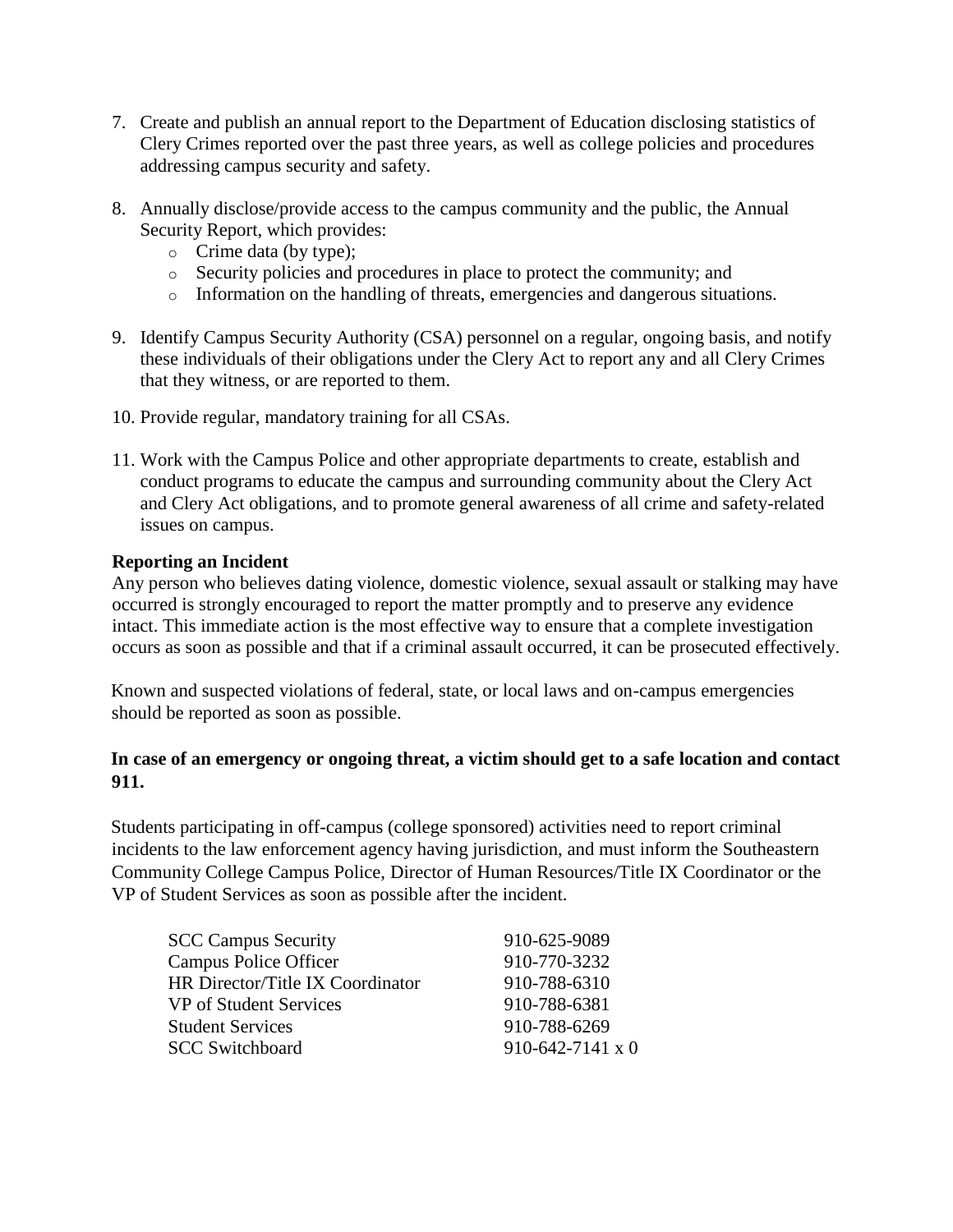These offices will provide victims of dating violence, domestic violence, sexual assault or stalking with information about available support services and resources, and also assist the victim in notifying law enforcement, including local police, if the victim elects to do so.

**Campus Security Authority (CSA)**- employees who, because of their function, have an obligation under the Clery Act to notify the college of alleged Clery Crimes that are reported to them in good faith, or alleged Clery Crimes that they may personally witness. These individuals, by virtue of their position due to official job duties, ad hoc responsibilities, or volunteer engagements, are required by federal law to "report" crime when it has been observed by, or reported to them by another individual. The individuals typically fall under one of the following categories:

- 1. A member of a campus police/security department.
- 2. Individuals having responsibility for campus security in some capacity, but are not members of a campus police/security department (e.g., an individual who is responsible for monitoring the entrance to College property).
- 3. People or offices that are not members of a campus police/security department, but where policy directs individuals to report criminal offenses to them or their office.
- 4. Officials having significant responsibility for student and campus activities, including but not limited to, student discipline and campus judicial proceedings.

Examples of CSAs include (but are not limited to):

- o Presidents, Vice Presidents, Deans, Directors and Department Heads
- o Faculty
- o Student Services Personnel
- o Campus Police and Security Personnel
- o Athletic Director, Athletic Coaches
- o Advisors to student organizations
- o Career and Academic Planning

Examples of Who Is Not a CSA:

- o Administrative Assistants
- o Maintenance Staff
- o Receptionist

## **False and Malicious Accusations and Prohibit Conduct**

Any person electing to utilize the complaint resolution process will be treated courteously, the problem handled swiftly and as confidentially as possible in light of the need to take appropriate corrective action, and the registering of a complaint will in no way be used against an employee nor will it have an adverse impact on the individual's employment status. While reporting such incidents may be a difficult personal experience, allowing harassment activities to continue will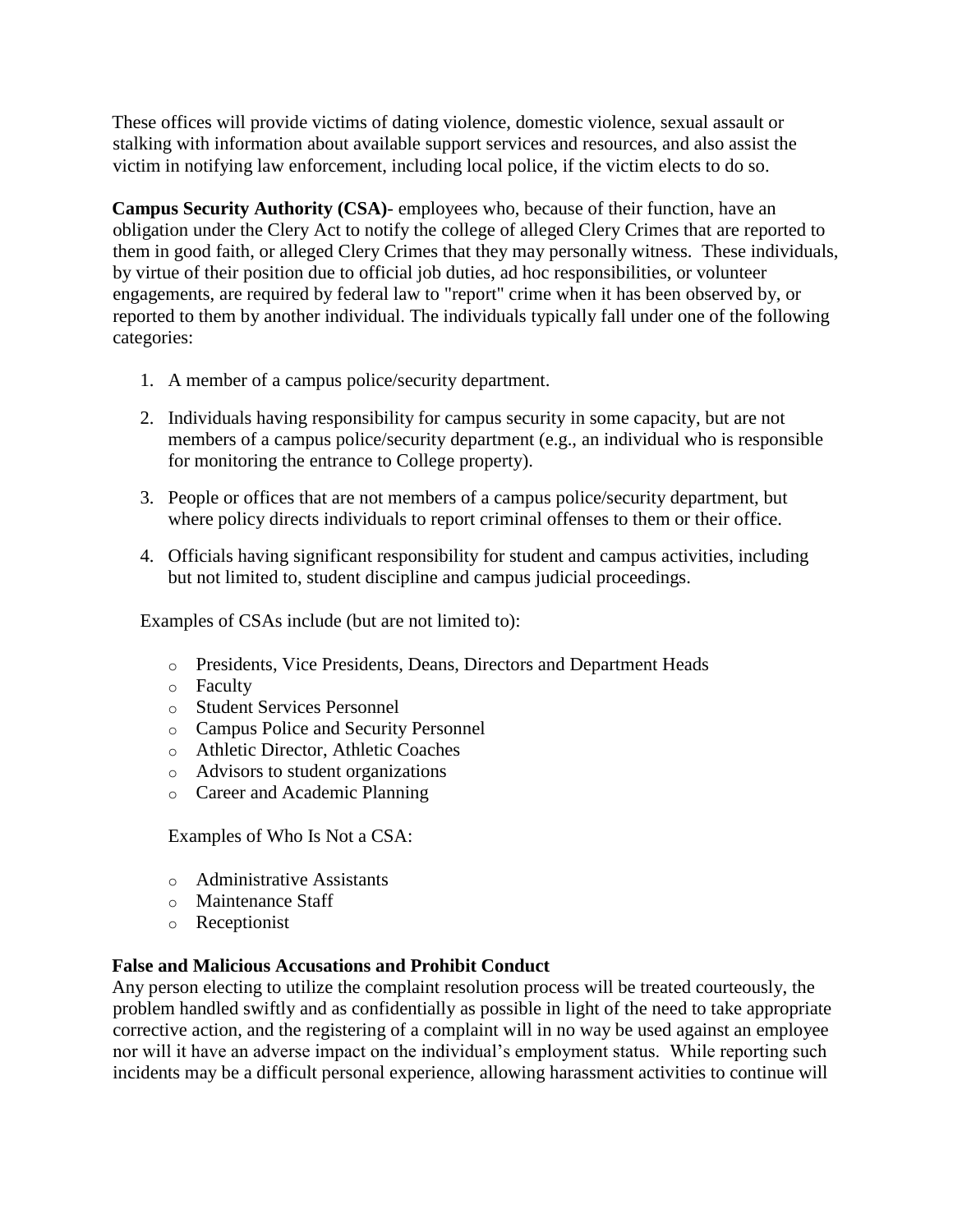most certainly lead to less desirable outcomes. For that reason, employees and students are strongly urged to use the process. However, filing groundless and malicious complaints is an abuse of SCC policy and is prohibited.

## **Access to Campus Facilities**

Access to campus buildings and grounds is a privilege extended to students, faculty, staff, and authorized guests. The College encourages an open environment with limited constraints to ensure the reasonable protection of all members of the community. The President will establish the business, operating and closed hours for the College to allow for the accomplishment of the College's mission, and the conduct of necessary activities, and to ensure the safety of employees and the protection of college property. The President or his/her designee will communicate the business, operating, and closed hours to faculty, staff, students and the general public.

- 1. Unless modified by the President or his/her designee, the College's business, operating and closed hours will be:
	- a. Business Hours: 8:00am 5:00pm Monday Thursday, and 8:00am 3:00pm on Friday.
	- b. Operating Hours: 6:00am 11:00pm, Monday Sunday
	- c. Closed Hours: 11:00pm 6:00am, Monday Sunday
- 2. Summer business hours will be determined by the President or his/her designee and will be communicated as early as practicable.
- 3. During business, operating and closed hours, college buildings and the campus will be available for scheduled classes and other activities as scheduled by the college. Other availability is as follows:

|                             | College Employees         | Public                      |
|-----------------------------|---------------------------|-----------------------------|
| <b>Business Hours</b>       | Access to buildings and   | Access to buildings and the |
|                             | campus grounds            | campus grounds as required  |
|                             |                           | to conduct business         |
| Operating Hours (outside of | Access to buildings and   | Access to campus grounds    |
| business hours)             | campus grounds as noted   |                             |
|                             | below                     |                             |
| <b>Closed Hours</b>         | No access unless approved | No access                   |
|                             | by the president          |                             |

4. The College reserves the right to limit the access of college employees and the public to the campus and buildings as deemed necessary for the safe operation of the College.

# **Campus Police and Security Personnel**

Southeastern Community College police/security officers are employees of the college. These officers are responsible for enforcing parking regulations and for observing and reporting any on-campus violations of local, state, or federal laws or campus regulations. Campus security is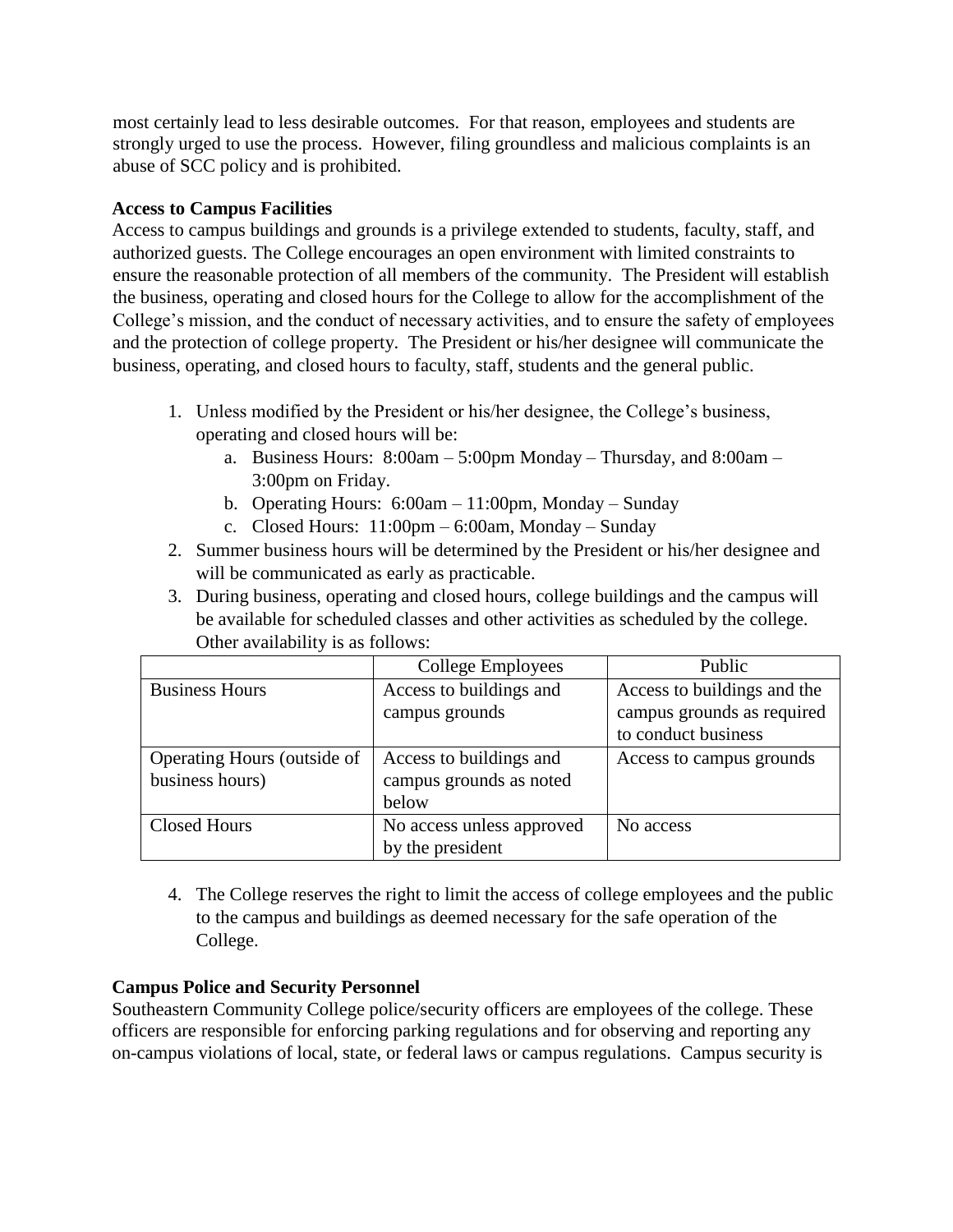supplemented by support from federal, state, and local agencies having jurisdiction in the college's service area. Responsibilities related to Clery include:

- o Receive incident reports, conduct investigations and provide to the Title IX Coordinator, reports of Clery Crimes on and off campus.
- o Issue "timely warnings" alerts to the campus and surrounding community about Clery Crimes.
- o Issue "emergency notifications" to the campus and surrounding community when deemed necessary and appropriate.
- o Maintain a daily crime log of all crimes reported.
- o Maintain a daily fire log of all fire-related incidents reported.
- o Compile and provide to the Title IX Coordinator, statistics of reports on the types of Clery Crimes reported for the College, the immediately adjacent public areas and public areas running through the campuses, remote classroom facilities and non-campus facilities.

## **Ongoing Prevention and Awareness Campaigns**

SCC is committed to increasing the awareness of and prevention of violence both on and off campus. The college makes continued efforts to provide students and employees with information and strategies intended to prevent sexual offenses to include dating violence, domestic violence, sexual assault, or stalking.

### **New Employee Orientation**

The Human Resources office provides information to all new employees regarding the Campus SaVE Act. Each employee receives online training to include the Clery Act; Campus SaVE Act; and Anti-harassment, which includes information on dating violence, domestic violence, sexual assault, or stalking; discrimination and harassment; and sexual harassment. A campus police officer also provides new employees with information concerning issues of safety and personal awareness while on and off campus.

### **Student Orientation**

Curriculum students are required to take an ACA course which is designed for student success. Information and strategies intended to prevent offenses to include dating violence, domestic violence, sexual assault, or stalking is incorporated into the syllabus. Information regarding prevention of sexual offenses to include dating violence, domestic violence, sexual assault, or stalking are reviewed.

In addition, all new curriculum students are strongly encouraged to attend "Student Orientation" which also provides this information.

Non-curriculum students will be made aware of the SCC Policy 2.6 and 2.6.1 regarding the Campus SaVE Act: Dating Violence, Domestic Violence, Sexual Assault and Stalking at the beginning of each new class during registration.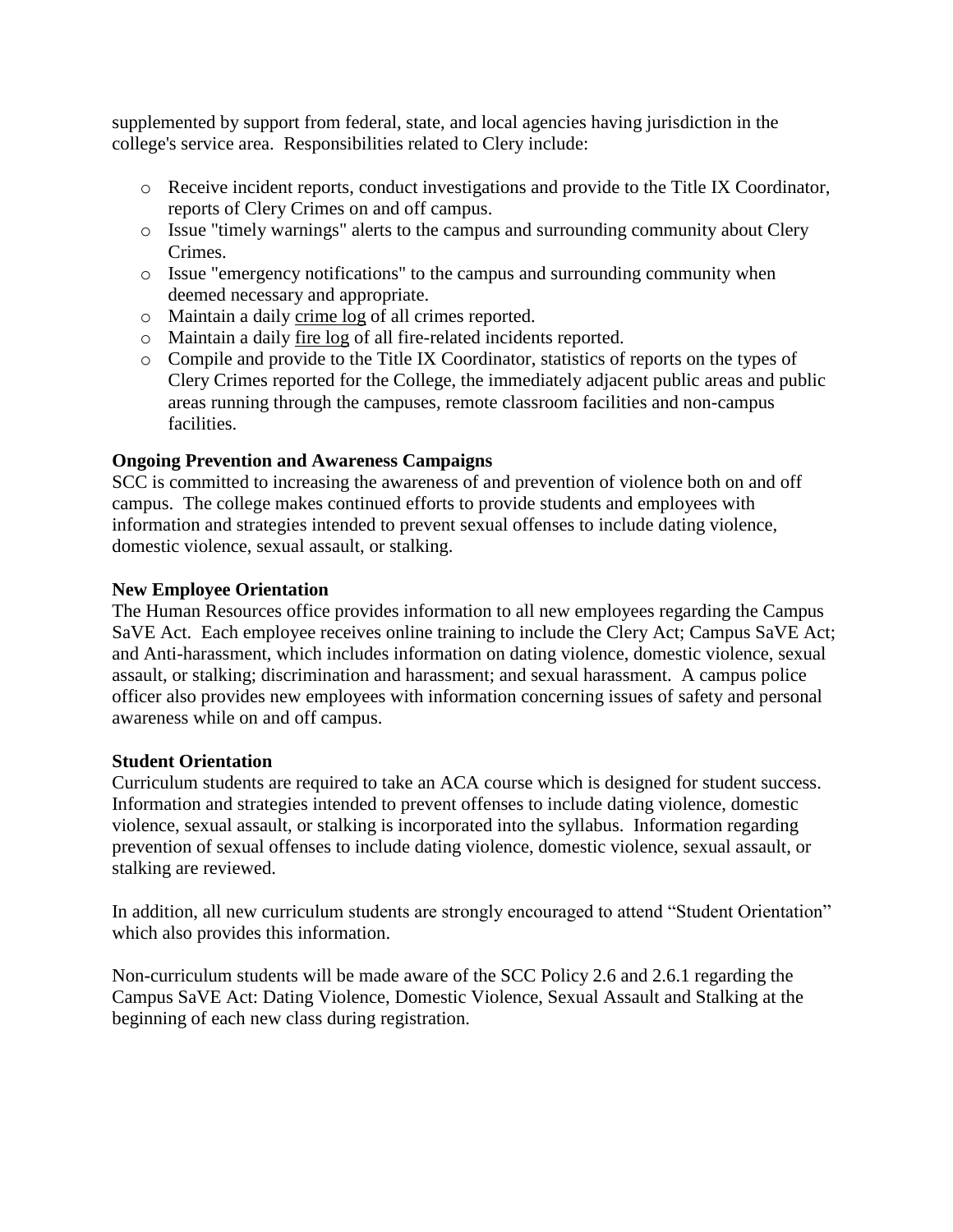### **Campus Awareness**

In an effort to promote on-going awareness on campus safety, on occasion, SCC conducts informational sessions on a wide-variety of subjects related to the health, safety and well-being of employees and students.

### **Crime Bulletins and Alerts**

SCC informs campus employees and students of incidences of crime which occurred on campus each month. Bulletins and alerts are also posted on our website not only to inform employees and students of imminent threats but general reminders about measures that can be taken to enhance personal and property security.

### **Bulletin Board**

Occasionally, information is posted on the electronic SCC Bulletin Board and student emails to provide information on crime prevention and safety issues related to employees and students both on and off campus.

Faculty, staff, and students must recognize that they should take individual precautions to protect themselves from becoming victims of a crime. Working together as a campus community in crime prevention programs is essential in the successful development of a safe campus environment.

### **Campus Sex Crimes Prevention Act**

### **Obtaining Information on Registered Sex Offenders**

In accordance to the "Campus Sex Crimes Prevention Act " (CSCPA) of 2000, which amends the Jacob Wetterling Crimes Against Children and Sexually Violent Offender Registration Act and the Jeanne Clery Act, Southeastern Community College is providing a link to the North Carolina Sex Offender and Public Protection Registry.

This act requires institutions of higher education to issue a statement advising the campus community where law enforcement information provided by a State concerning registered sex offenders may be obtained. It also requires sex offenders already required to register in a State to provide notice of each institution of higher education in that State at which the person is employed, carries a vocation, or is a student.

North Carolina law requires sex offenders who have been convicted of certain offenses to register with their county sheriff. Information about offenders is then entered into the Registry database by the sheriff's office and transmitted to the N.C. State Bureau of Investigation. The North Carolina State Bureau of Investigation collects information submitted by sheriffs in all 100 counties in the state and makes it available to the public via the Sex Offender and Public Protection Registry website. The website for North Carolina and websites for other state registries are listed below:

- o State websites:<http://www.fbi.gov/hq/cid/cac/states.htm>
- o National Sex Offender Public Registry: [http://www.nsopr.gov](http://www.nsopr.gov/)
- o NC Sex Offender and Public Protection Registry: [www.ncfindoffender.gov](http://www.ncfindoffender.gov/)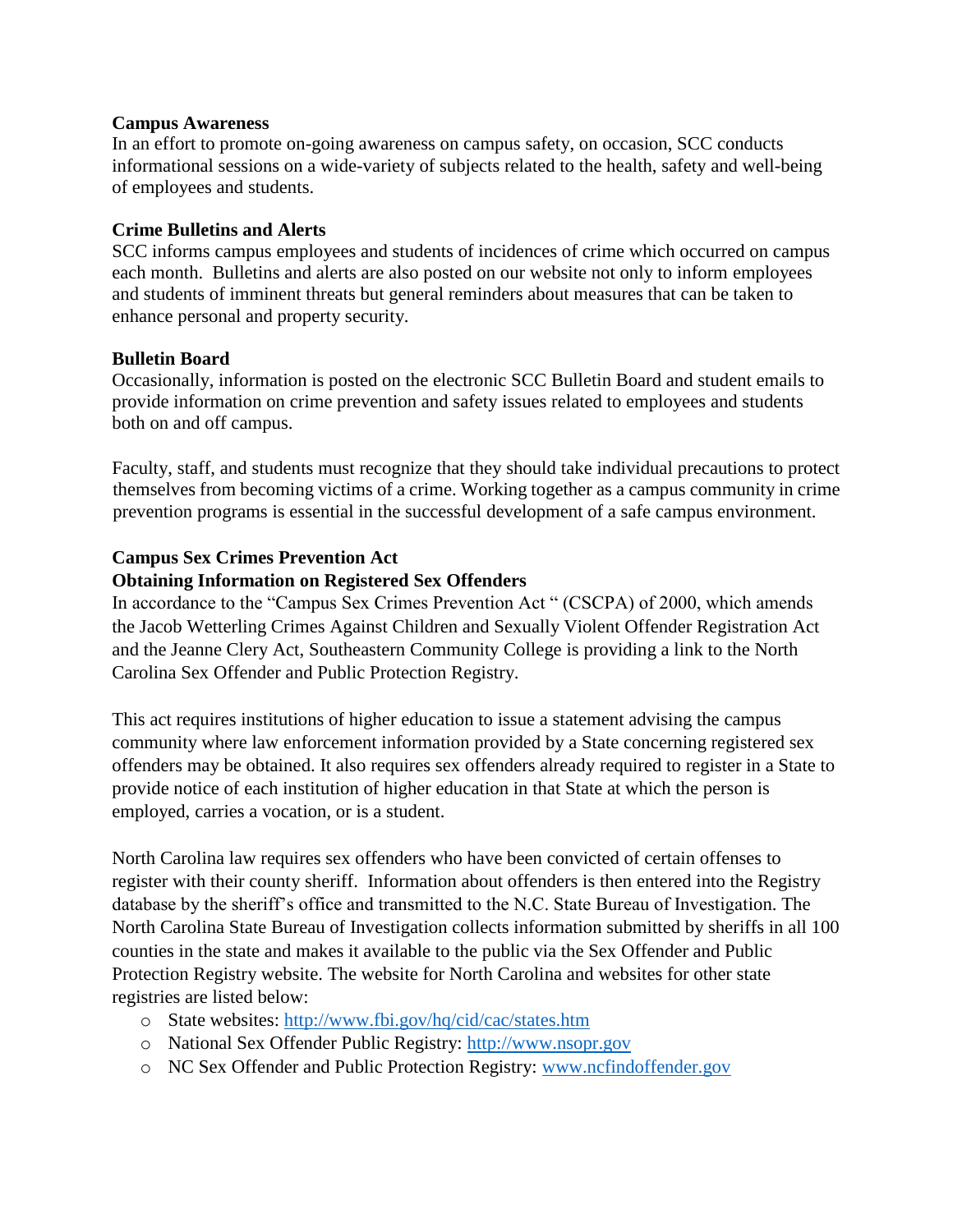**Campus SaVE Act: Dating Violence, Domestic Violence, Sexual Assault and Stalking** Southeastern Community College reaffirms the principle that students and employees have a right to be free from any form of sexual offense, both forcible and non-forcible. Sexual offenses are unlawful and prohibited. The college provides programs to promote the awareness and prevention of dating violence, domestic violence, sexual assault and stalking throughout the year. In compliance with federal law, specifically the Jeanne Clery Act (Clery Act) and the Campus Sexual Violence Elimination Act (SaVE Act), the College prohibits the crimes of dating violence, domestic violence, sexual assault and stalking, as defined in the procedures which follow. This policy applies to all members of the College community (students, faculty, and staff) as well as contractors and visitors. Following an investigation, individuals who the College determines more likely than not engaged in these types of behaviors are subject to penalties up to and including dismissal from the College, regardless of whether they are also facing criminal or civil charges in a court of law. Procedures victims should follow if a sexual offense, dating violence, domestic violence, sexual assault or stalking has occurred can be found in Procedure 2.6.1: Campus SaVE Act: Dating Violence, Domestic Violence, Sexual Assault and Stalking

### **Anti-harassment**

The college strives to create and maintain an environment in which individuals are treated with dignity, decency and respect. The environment of the college should be characterized by mutual trust and the absence of intimidation, oppression and exploitation. Employees/students should be able to work and learn in a safe, yet stimulating atmosphere. The accomplishment of this goal is essential to the mission of the college. For that reason, the college will not tolerate unlawful discrimination or harassment of any kind.

## **Prohibited Conduct Under SCC Policy**

### **Discrimination**

It is a violation of this policy to discriminate in the provision of educational and/or employment opportunities, benefits or privileges; to create discriminatory conditions; or to use discriminatory evaluative standards in employment if the basis of that discriminatory treatment is, in whole or in part, the person's race, color, national origin, age, religion, disability status, gender, sexual orientation, gender identity, genetic information or marital status.

Discrimination of this kind also may be strictly prohibited by a variety of federal, state and local laws, including Title VII of the Civil Rights Act 1964, the Age Discrimination Act of 1975, Americans with Disabilities Act of 1990 and Title IX of the Educational Amendments Act of 1972. This policy is intended to comply with the prohibitions stated in these antidiscrimination laws.

Sexual harassment and sexual violence are forms of sexual discrimination prohibited by Title IX, as outlined in the "U.S. Department of Education's Dear Colleague Letter, 2011". Title IX also prohibits retaliation against people for making or participating in complaints of sexual discrimination as outlined in the letter above.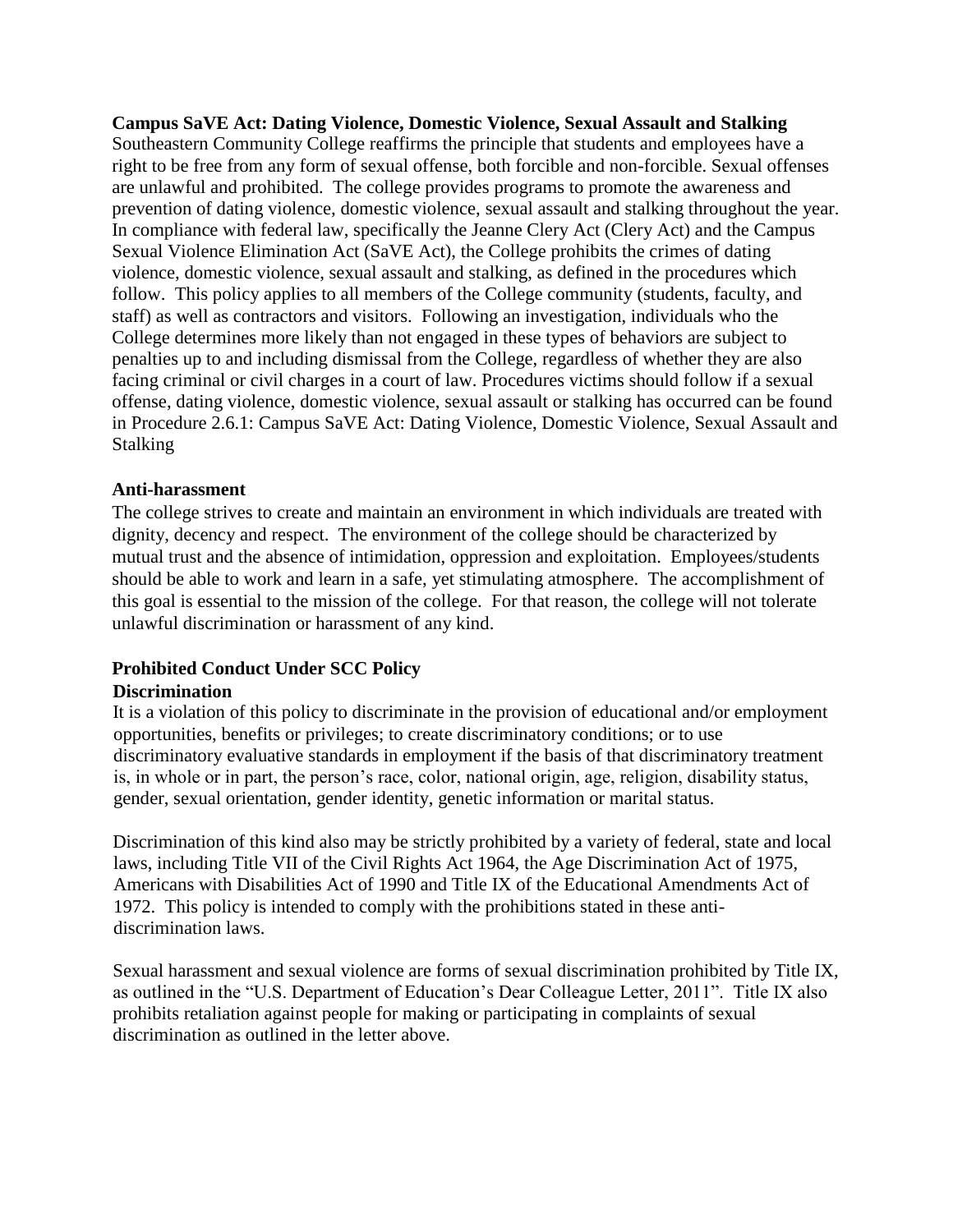Unlawful discriminatory behaviors under Title IX include, but are not limited to: sexual harassment, sexual violence, stalking, dating violence and retaliation.

Discrimination in violation of SCC policy will be subject to severe sanctions up to and including termination or expulsion.

### **Harassment**

Harassment, including sexual harassment, is prohibited by federal and state laws. SCC policy prohibits harassment of any kind, and the college will take appropriate action swiftly to address any violations of this policy. The definition of harassment is verbal or physical conduct designed to threaten, intimidate or coerce. Also, verbal taunting (including racial and ethnic slurs) that impairs an employee's ability to perform his or her job and a student's ability to learn in a safe, yet stimulating atmosphere.

Bullying is another form of harassment. SCC defines bullying as "repeated inappropriate behavior, either direct or indirect, whether verbal, physical or otherwise, conducted by one or more persons against another or others, in an educational setting, at the place of work and/or in the course of employment. Such behavior violates SCC policy which clearly states that the college will maintain an environment in which people are treated with dignity, decency and respect. All employees and students will be treated with dignity and respect.

Sexual harassment in any form is prohibited under the SCC policy. The Equal Employment Opportunity Commission defines sexual harassment as "unwelcome sexual advances, requests for sexual favors, and other verbal or physical conduct of a sexual nature.

Such behavior constitutes sexual harassment when:

- o submission to such conduct is a term or condition of employment or enrollment/academic progress.
- o submission to such conduct becomes a basis for employment-related or educationalrelated decisions.
- o such conduct unreasonably interferes with an employee's job performance or student's academic performance and creates a hostile or intimidating environment.

## **Drug, Alcohol and Tobacco Free Campus**

Southeastern Community College (SCC) promotes a drug free, alcohol free, and tobacco free campus environment. Southeastern Community College is committed to providing its employees and students with a safe and healthful environment. The College supports this nationwide movement and is committed to maintaining such an environment for all employees and students.

The drug and alcohol policy of the College is required by the Drug-Free Workplace Act. The act requires that agencies receiving federal grants certify that they are providing a drug-free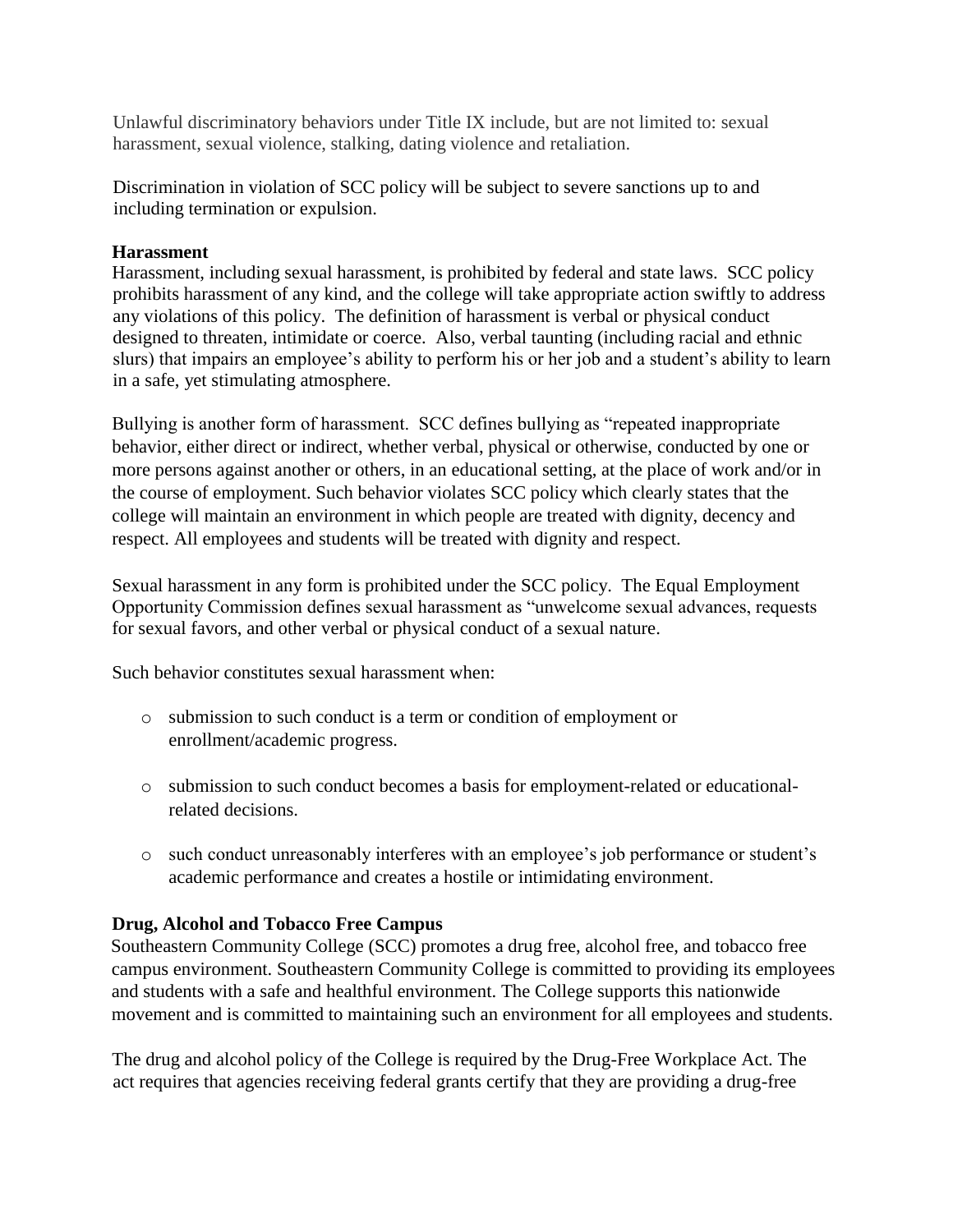workplace. The users of drugs or alcohol may impair the well-being of all employees, students, and the public at large; drug and alcohol uses may also result in damage to college property. Therefore, the unlawful manufacture, distribution, dispensation, possession, or use of a controlled substance or alcohol is prohibited while in the workplace, on college premises, or as part of any college-sponsored activities.

Any employee or student violating this policy is subject to disciplinary action up to and including referral for prosecution, expulsion, or termination. This policy applies to both students and college employees.

SCC recognizes the use of tobacco products on campus grounds is detrimental to the health and safety of students, staff, faculty and visitors. SCC also recognizes that it has the legal authority to prohibit tobacco use pursuant to G.S. 143-599.

Based on SCC Board of Trustees approval (November 2009), the college has established the 100 percent tobacco free campus policy to be implemented on August 1, 2010.

### **Crime Statistics**

Southeastern Community College is strictly a commuter college and does not provide residential facilities. The Campus Police and the Title IX Coordinator, is responsible for compiling crime statistics for the College. The Campus Police Officer is located on campus in the Health and Human Services Building, Room 206. The Campus Police Officer maintains a close relationship with local law enforcement agencies to ensure that the College is notified of any crime report that is made directly to them. The Department will disclose any crime report made directly to any local law enforcement agency by a member of the campus community.

The Campus Police Officer collects the crime statistics through a number of methods. Security Officers submit campus incident reports as they occur prior to end of their shift. The Campus Police Officer reviews the report to ensure it is appropriately classified in the correct crime category. The information is then entered into the crime log. A report is updated and posted on the College website. Crime statistics are also collected from local law enforcement agencies and are included in this report.

**Clery Act Crimes ("***Clery Crimes***")**- crimes required by the Clery Act to be reported annually to the campus community, including: criminal homicide (murder and negligent/non-negligent manslaughter); sex offenses (forcible and non-forcible); robbery; aggravated assault; burglary; motor vehicle theft; arson; hate crimes (including larceny-theft, simple assault, intimidation, or destruction/damage/vandalism of property that are motivated by bias); dating violence; domestic violence; stalking; and arrests and referrals for disciplinary action for any of the following: (a) liquor law violations, (b) drug law violations, and (c) carrying and possessing illegal weapons.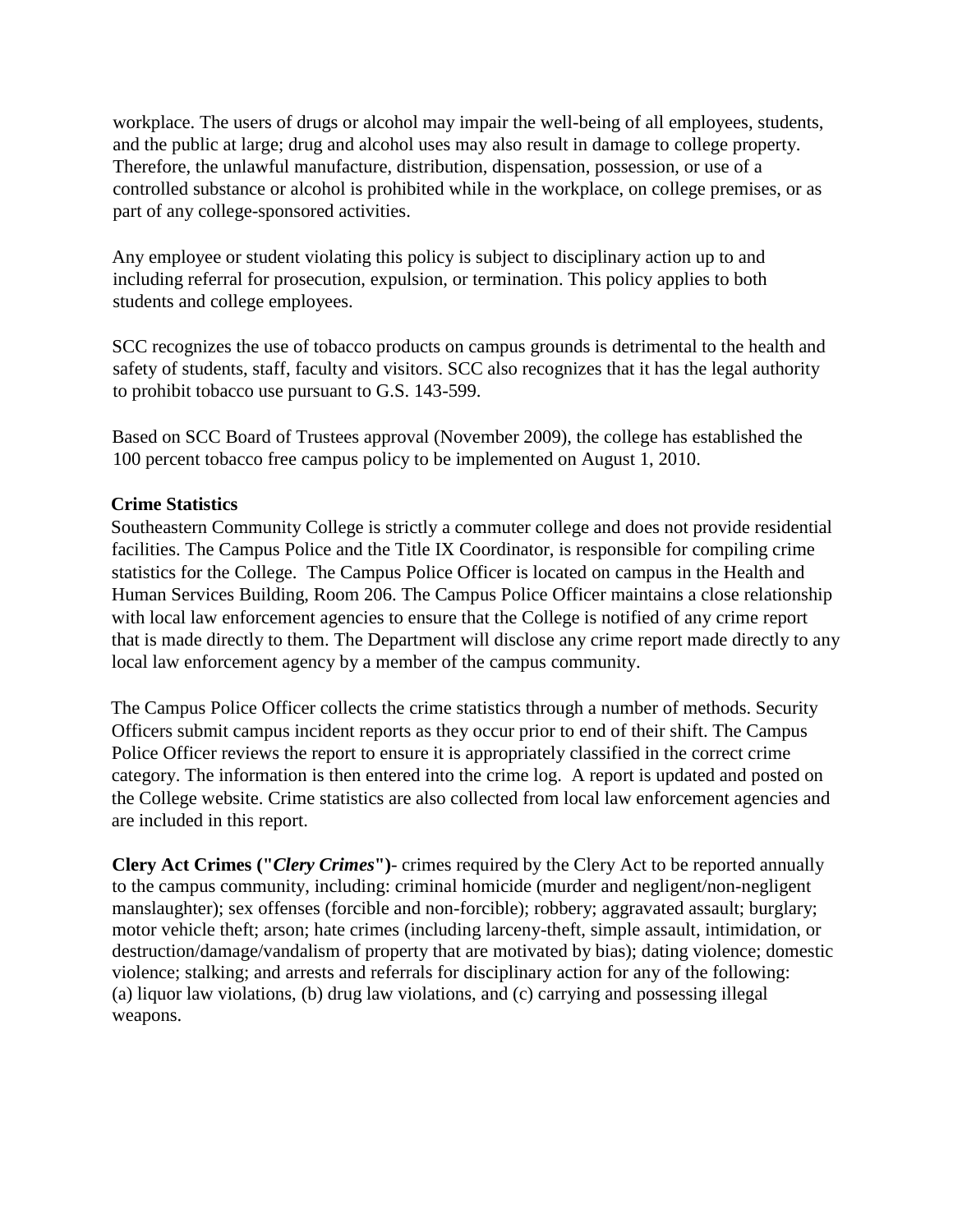### **Definitions of reportable crimes:**

### **Criminal homicide**

**Murder and non-negligent manslaughter**: The willful (non-negligent) killing of one human being by another.

**Negligent manslaughter**: The killing of another person through gross negligence. **Forcible sex offenses** 

**Forcible rape**: The carnal knowledge of a person, forcibly and/or against that person's will; or not forcibly or against the person's will, where the victim is incapable of giving consent because of his or her temporary or permanent mental or physical incapacity (or because of his or her youth).

**Forcible sodomy**: Oral or anal sexual intercourse with another person, forcibly and/or against that person's will; or not forcibly against the person's will, where the victim is incapable of giving consent because of his or her youth or because of his or her temporary or permanent mental or physical incapacity.

**Sexual assault with an object**: The use of an object or instrument to unlawfully penetrate, however slightly, the genital or anal opening of the body of another person, forcibly and/or against that person's will; or not forcibly or against the person's will, where the victim is incapable of giving consent because of his or her youth or because of his or her temporary or permanent mental or physical incapacity.

**Forcible fondling**: The touching of the private body parts of another person for the purpose of sexual gratification, forcibly and/or against that person's will; or, not forcibly or against the person's will, where the victim is incapable of giving consent because of his or her youth or because of his or her temporary or permanent mental or physical incapacity.

### **Non-forcible sex offenses**

**Incest**: Non-forcible sexual intercourse between persons who are related to each other within the degrees wherein marriage is prohibited by law.

**Statutory rape**: Non-forcible sexual intercourse with a person who is under the statutory age of consent.

## **Robbery**

The taking or attempting to take anything of value from the care, custody, or control of a person or persons by force or threat of force or violence and/or by putting the victim in fear.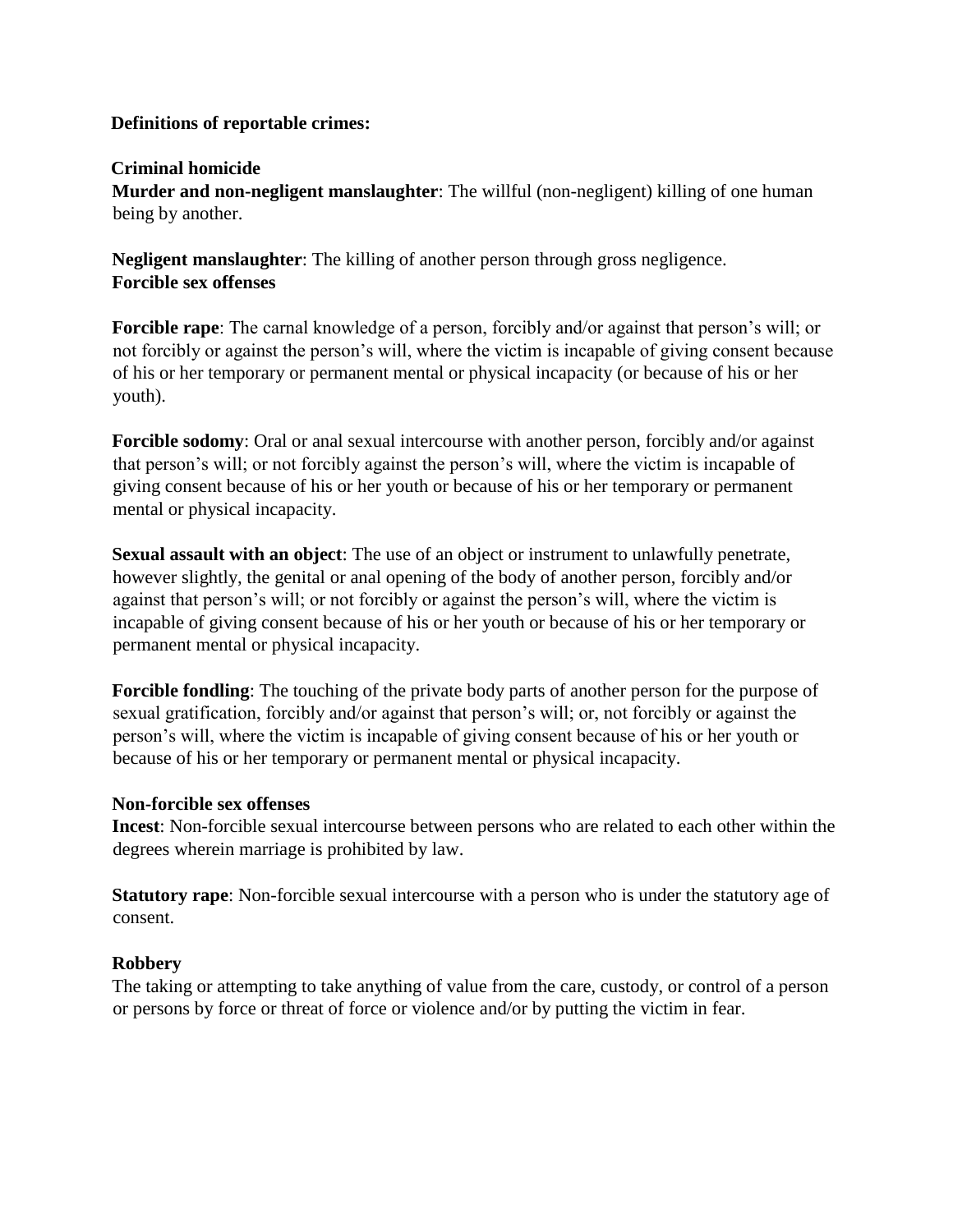### **Aggravated assault**

An unlawful attack by one person upon another for the purpose of inflicting severe or aggravated bodily injury. This type of assault usually is accompanied by the use of a weapon or by a means likely to produce death or great bodily harm. (It is not necessary that injury result from an aggravated assault when a gun, knife, or other weapon is used that could and probably would result in serious personal injury if the crime were successfully completed.)

## **Burglary**

The unlawful entry of a structure to commit a felony or a theft. For reporting purposes, this definition includes: unlawful entry with intent to commit a larceny or a felony, breaking and entering with intent to commit a larceny, housebreaking, safecracking, and all attempts to commit any of the aforementioned acts.

## **Motor vehicle theft**

The theft or attempted theft of a motor vehicle. (Motor vehicle theft is classified as any case where an automobile is taken by a person not having lawful access, even if the vehicle is later abandoned, including joy riding.)

## **Arson**

Any willful or malicious burning or attempt to burn, with or without intent to defraud, a dwelling house, public building, motor vehicle or aircraft, personal property of another, etc.

# **Other offenses**

**Liquor law violations**: The violation of laws or ordinances prohibiting: the manufacture, sale, transporting, furnishing, possessing of intoxicating liquor; maintaining unlawful drinking places; bootlegging; operating a still; furnishing liquor to a minor or intemperate person; using a vehicle for illegal transportation of liquor; drinking on a train or public conveyance; and all attempts to commit any of the aforementioned activities. (Drunkenness and driving under the influence are not included in this definition.)

**Drug abuse violations**: The violation of state and local laws relating to the unlawful possession, sale, use, growing, manufacturing and making of narcotic drugs. The relevant substances include: opium or cocaine and their derivatives (morphine, heroin, codeine); marijuana; synthetic narcotics (Demerol, methadone); and dangerous non-narcotic drugs (barbiturates, Benzedrine).

**Weapon law violations**: The violation of laws or ordinances dealing with weapon offenses, regulatory in nature, such as: the manufacture, sale, or possession of deadly weapons; the carrying of deadly weapons, concealed or openly; the furnishing of deadly weapons to minors; aliens possessing deadly weapons; and all attempts to commit any of the aforementioned acts.

## **Hate Crimes**

Commission of the crimes listed above as well as larceny-theft, simple assault, intimidation, and destruction, damage, or vandalism of property, and of other crimes involving bodily injury to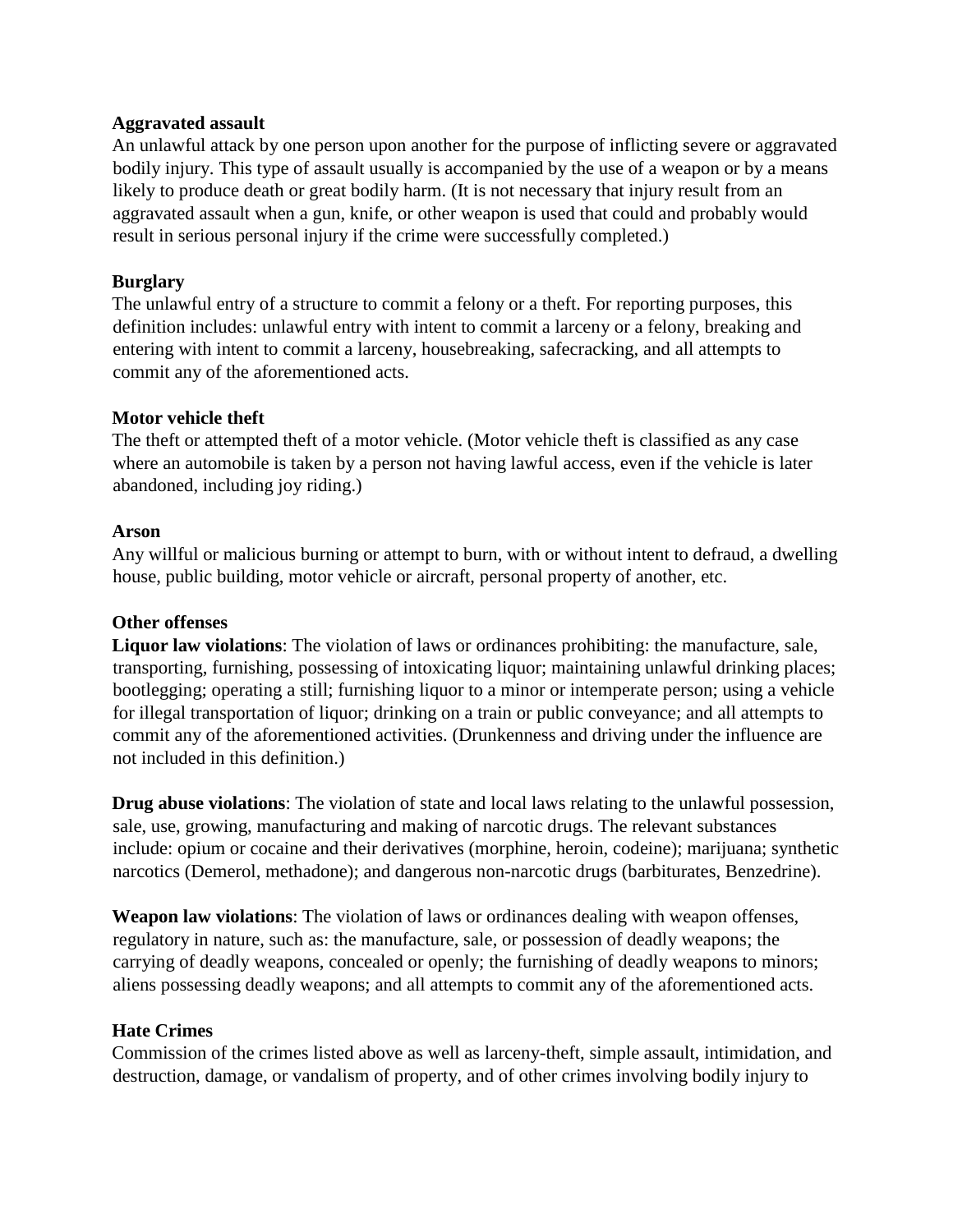any person that manifests evidence that the victim was intentionally selected because of the perpetrator's bias.

### **The categories of bias are:**

**Race:** A preformed negative attitude toward a group of persons who possess common physical characteristics (e.g., color of skin, eyes, and/or hair; facial features, etc.) genetically transmitted by descent and heredity which distinguish them as a distinct division of humankind (e.g., Asians, blacks, whites).

**Gender**: A preformed negative opinion or attitude toward a group of persons because those persons are male or female.

**Religion**: A preformed negative opinion or attitude toward a group of persons who share the same religious beliefs regarding the origin and purpose of the universe and the existence or nonexistence of a supreme being. (e.g., Catholics, Jews, Protestants, atheists).

**Sexual orientation**: A preformed negative opinion or attitude toward a group of persons based on their sexual attraction toward, and responsiveness to, members of their own sex or members of the opposite sex (e.g., gays, lesbians, heterosexuals).

**Ethnicity/national origin**: A preformed negative opinion or attitude toward a group of persons of the same race or national origin who share common or similar traits, languages, customs and traditions (e.g., Arabs, Hispanics).

**Disability**: A preformed negative opinion or attitude toward a group of persons based on their physical or mental impairments/challenges, whether such disability is temporary or permanent, congenital or acquired by heredity, accident, injury, advanced age or illness.

As required by the provisions of the Act, the following statistics are provided for your information:

| <b>Offenses Reported</b>  | 2017 | 2018 | 2019 |
|---------------------------|------|------|------|
| Murder/Manslaughter       |      |      |      |
|                           |      |      |      |
| Sex Offense               |      |      |      |
|                           |      |      |      |
| Robbery                   |      |      |      |
|                           |      |      |      |
| <b>Aggravated Assault</b> |      |      |      |
|                           |      |      |      |